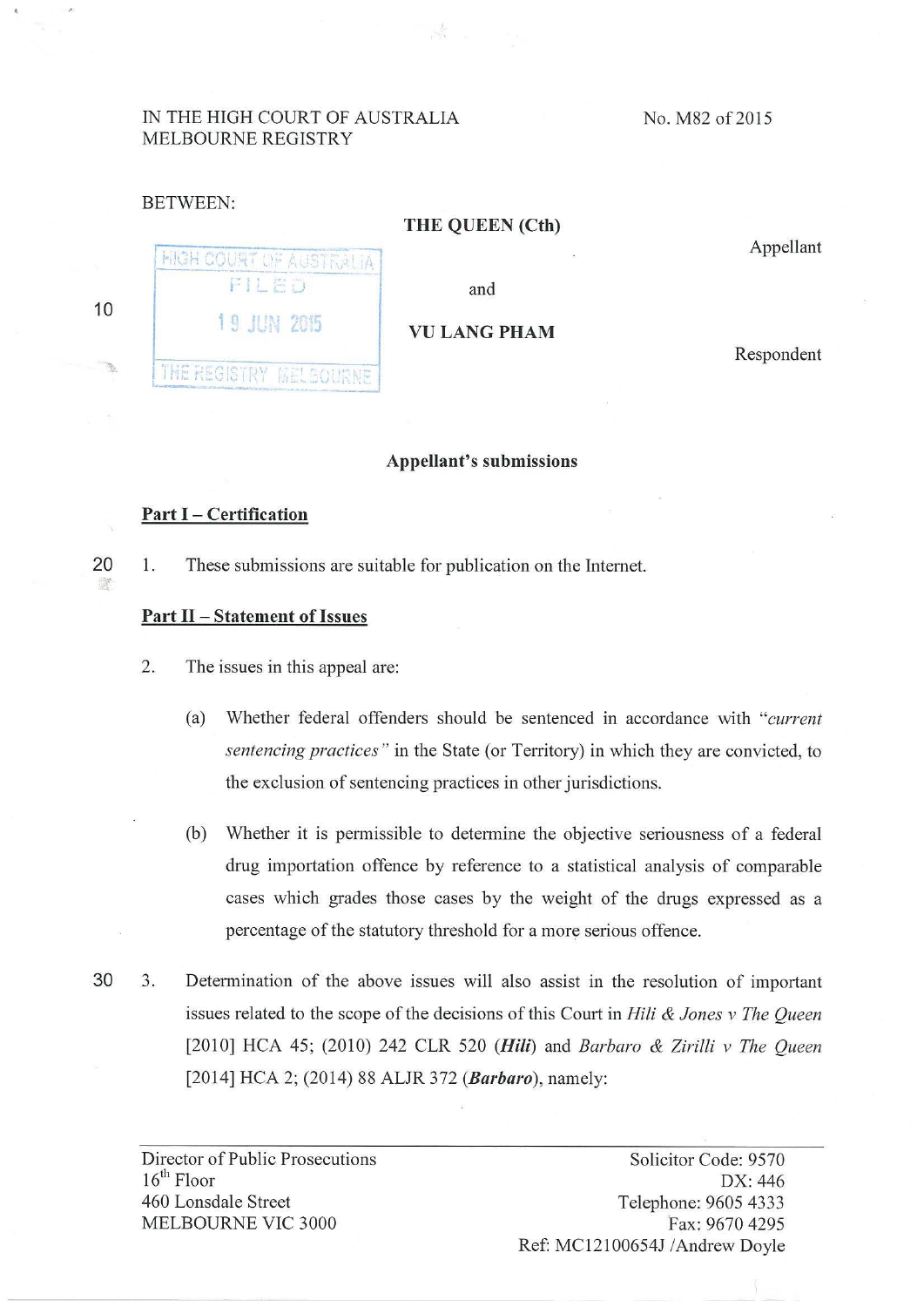- (a) whether *Hili* (and thus *Barbaro)* can properly be confined to the question of consistent application of sentencing principles (as contended by the respondent, at least at the special leave stage), or whether those decisions are also concemed with reasonable consistency of sentencing outcomes by reason of what was said in *Hili* at [57], in the context of [47]-[56];
- (b) the use properly to be made of intennediate appeal court sentencing decisions nationwide in aid of detennining at the appeal stage whether a given federal sentence is manifestly excessive (or inadequate); and
- (c) how federal sentencing consistency is to be achieved by sentencing judges **1** 0 having regard to what has been done in comparable cases, including those from other jurisdictions.

## Part III - Section 78B of the *Judiciary Act 1903*

4. No notice need be given in compliance with s 78B of the *Judiciary Act 1903* because no constitutional issue arises.

#### **Part IV- Citation**

- 5. Primary Court citation: *Director of Public Prosecutions v Vu Lang Pham* [2013] VCC 1739 (23 October 2013, Judge Tinney).
- 6. Intermediate Comi citation: *Vu Lang Pham v The Queen* [2014] VSCA 204.

#### **Part V- Statement of Facts**

20 7. The respondent was recruited to bring drugs into Australia from Vietnam. On 15 March 2013 he anived at Melboume on a flight from Vietnam. He brought with him two clear plastic packages containing white powder, comprising the equivalent of about 577 grams of pure heroin. The circumstances of the offending were accurately summarised by Maxwell P: [2014] VSCA 204 at [12]-[15]. The respondent's personal circumstances, including his prior drug convictions, were accurately summarised by his Honour at [16]-[19] and [21]-[23].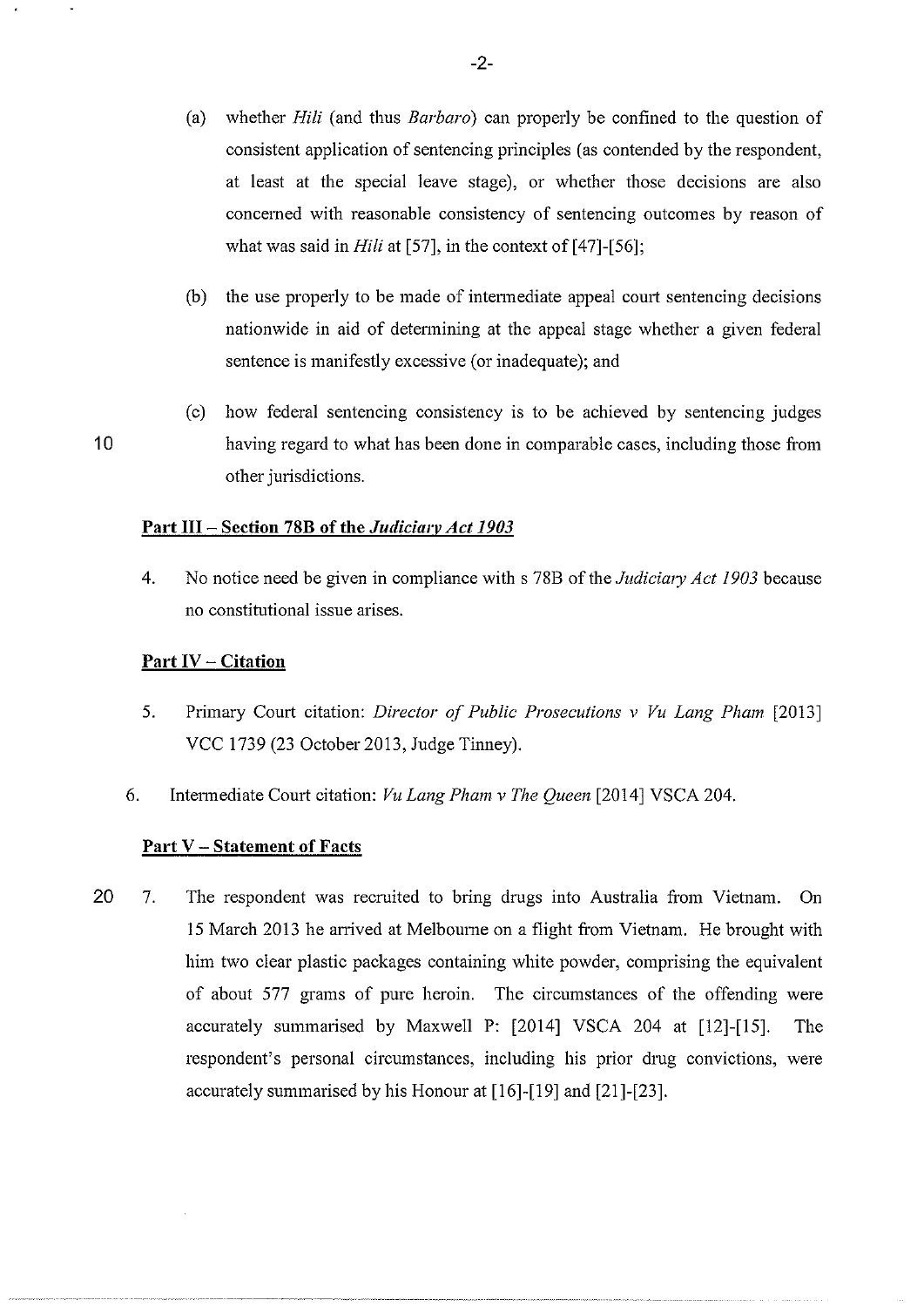- 8. On 23 October 2013, the respondent (now aged 40), pleaded guilty to one charge of importing a marketable quantity of a border controlled drug, heroin, contrary to s  $307.2(1)$  of the *Criminal Code* (Cth).<sup>1</sup>
- 9. On the same day, 23 October 2013, following a plea hearing before Judge Tinney of the County Court of Victoria at Melbourne, the respondent was sentenced to 8 years and 6 months' imprisonment with a non-parole period of 6 years.
- 10. On 9 May 2014, an appeal to the Victorian Court of Appeal was heard by Maxwell P and Kyrou JA.<sup>2</sup> Judgment was reserved and the Court of Appeal indicated that it would enlarge the bench to three.
- 10 II. Osborn JA considered the appeal on the basis of the transcript of the hearing and the written cases filed by the parties which were each supported by a table of comparable sentences. The table of comparable cases provided by the respondent consisted of Victorian decisions only. The table of comparable cases provided by the appellant included both Victorian and interstate sentences.
	- 12. On 5 September 2014, the Court of Appeal allowed the appeal against sentence and ordered that the sentence of imprisonment be set aside. The respondent was resentenced to 6 years' imprisonment with a non-parole period of 4 years.

## **Part VI - Summary of Argument**

13. Maxwell P concluded that sentences imposed in New South Wales, Queensland and 20 Western Australia were substantially higher than sentences imposed in Victoria with respect to similar quantities of narcotics: [2014] VSCA 204 at [8], see also [38]-[40]. His Honour stated at [10] (see also [40]):

> *"What is relevant for present purposes* is *that the appellant pleaded guilty in the reasonable expectation that he would be sentenced in accordance with current sentencing practices in Victorian courts. The sentence imposed was well outside the range indicated by Victorian practice. His appeal must therefore be allowed and his sentence reduced.* "

A marketable quantity of heroin is  $2 g - cf$  the quantity imported of about 577 g pure. A commercial quantity of heroin, being the relevant quantity for the more serious commercial quantity importing offence, is 1.5 kg.

 $2^2$  Leave to appeal was granted on 7 March 2014.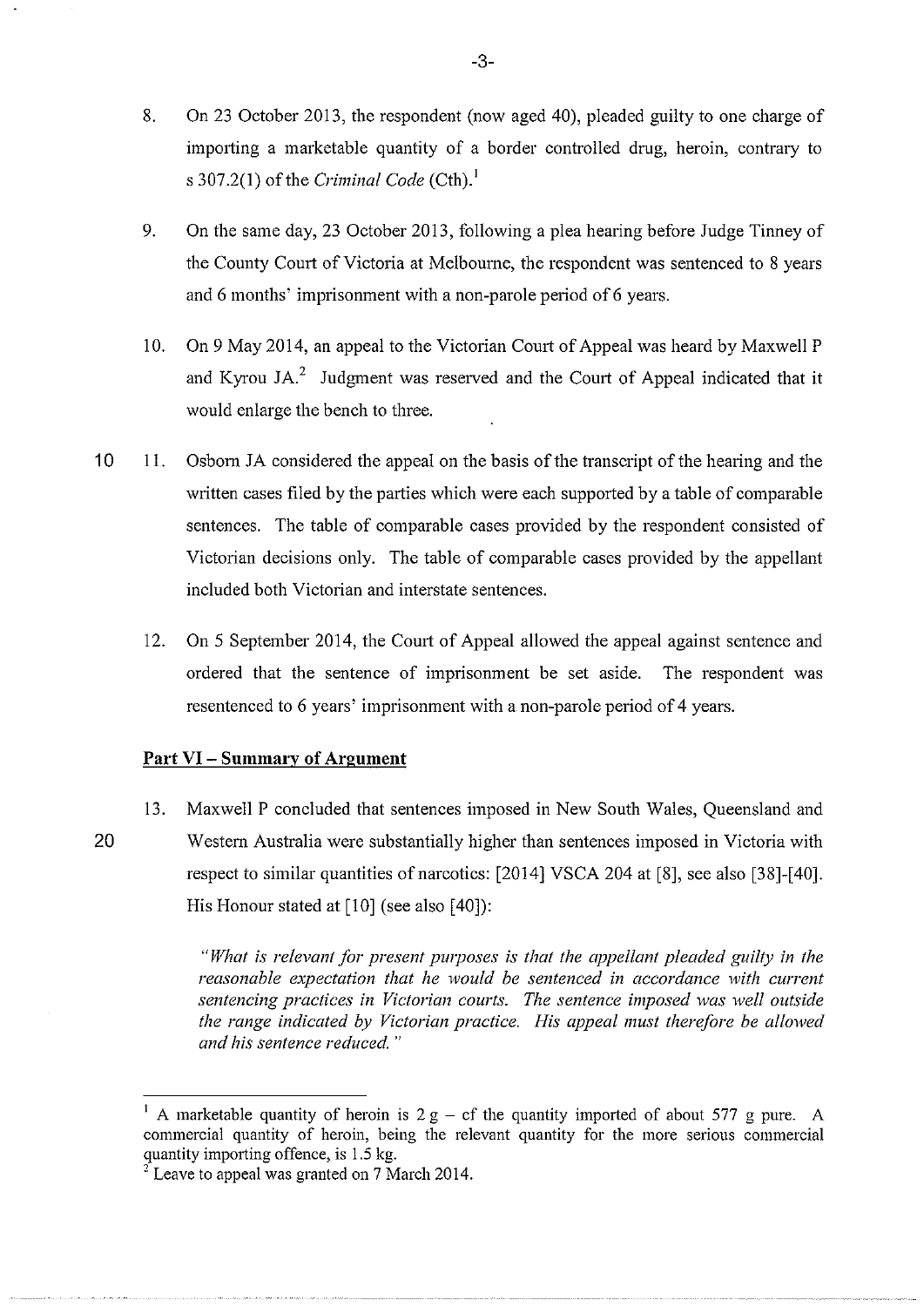- 14. That conclusion was mrived by Maxwell P following a statistical analysis of the results of 32 intermediate appeal court cases involving a marketable quantity, guilty plea. first conviction,<sup>3</sup> "courier" importations: [2014] VSCA 204 at [7]-[8] and [29]-[40]. His Honour calculated the actual quantity imported as a percentage of the commercial quantity for each of the different dmgs imported (noting that his Honour did not distinguish between dmgs and precursors).
- 15. Attachment A to Maxwell P's judgment (appearing after [44]) is a table ranking the cases according to the percentage of the commercial quantity for the given drug in each case. Attachment B is a graph depicting what was said to be the correlation 10 between the head sentence imposed (in months) and the quantity imported as a percentage of the commercial quantity.
	- 16. The President's reasoning was an important and indispensable part of the conclusion reached by each of Osborn JA and Kyrou JA. It is, as a practical matter, inseverable from the conclusion reached as to manifest excess. The taint of that reasoning is impossible to separate out from the result.
	- 17. The list of reasons given by Osbom JA and adopted by Kyrou JA not only expressly adopted the President's reasoning, but as a practical matter relied heavily upon the outcome of that reasoning to reach the conclusion as to manifest excess. In particular:-
- 20 (a) even with all the matters identified by Osborn JA, the original sentence of the respondent was within that imposed in sufficiently like cases in other jurisdictions;

<sup>&</sup>lt;sup>3</sup> Maxwell P's finding at [20] of no prior relevant convictions was not properly available for the respondent given his prior drug offences, the relevance of which was conceded at the sentence hearing. The respondent's criminal history, including drug-related convictions, disentitled him from receiving the benefit of a first offender discount: *Veen v The Queen [No.2}* (1988) 164 CLR 465 at 477.6. The Court of Appeal's conclusion that the respondent could properly be regarded for the purpose of sentencing comparison as having *"no relevant prior convictions"* was therefore incorrect. Accordingly, Maxwell P's conclusion that his Honour had created a table of comparable sentences *"in which the only variable factor affecting offence seriousness is the quantity imported"*  (at [3]) was also incorrect (even assuming that all other variable factors have been considered and properly excluded: cf *Wong v The Queen* [2001] HCA 64; (2001) 207 CLR 584 at 608 [66]).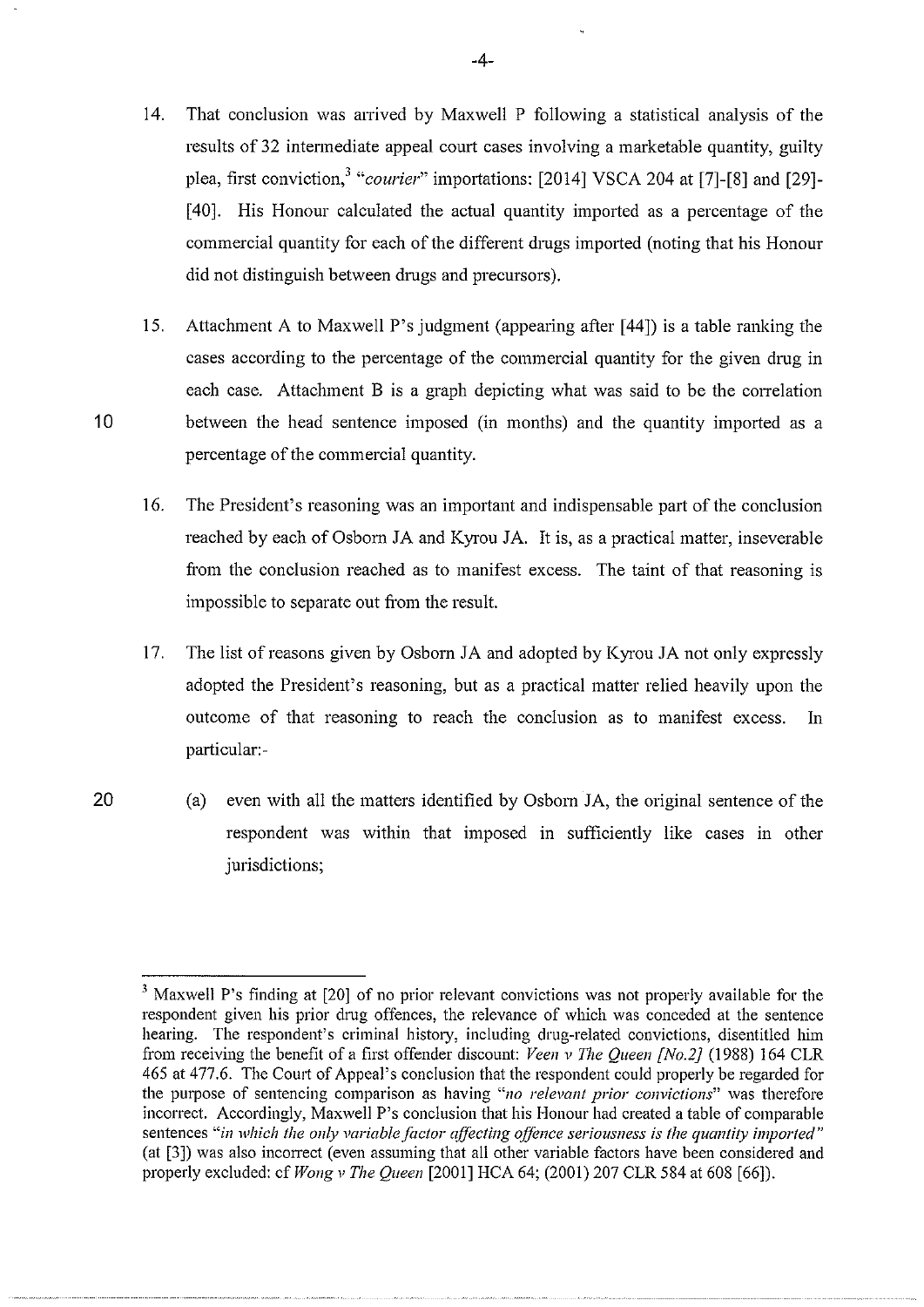- (b) at (63], Osborn JA adopted the President's analysis to conclude that *"the sentence imposed was on its face a heavy one* if *assessed against sentencing practice in Victoria";*
- (c) at  $[73]$ , Osborn JA concluded that the analysis undertaken by the President demonstrated that the sentence appeared to be outside the range, and in context this could only have been a reference to the range identifiable from Victorian sentence cases, a point reinforced by the next subparagraph; and
- (d) at [77](f), Osborn JA confirmed that "*the sentence imposed was very heavy when compared with the class of broadly comparable cases identified by the President*" – in context, that could only be a reference to the comparison with other Victorian cases;
- 18. Kyrou JA:
	- (a) at (81] adopted Osborn JA's reasoning;
	- (b) at (82], adopted the President's statistical analysis; and
	- (c) at [83], concluded that the statistics establish that the impugned sentence was *"out of line with current sentencing practice in Victoria".*
- 19. The erroneous conclusion and analysis of Maxwell P was indispensably adopted by Osborn JA and by Kyrou JA. The Court of Appeal therefore made two errors which are sought to be captured by the grounds upon which special leave to appeal was 20 granted, namely:
	- (a) erroneously detennining that the respondent should be sentenced in accordance with current sentencing practices in Victorian courts, to the exclusion of sentencing practices in other jurisdictions;
	- (b) impennissibly using statistical analysis of comparable cases to detennine the objective seriousness of the offence.

10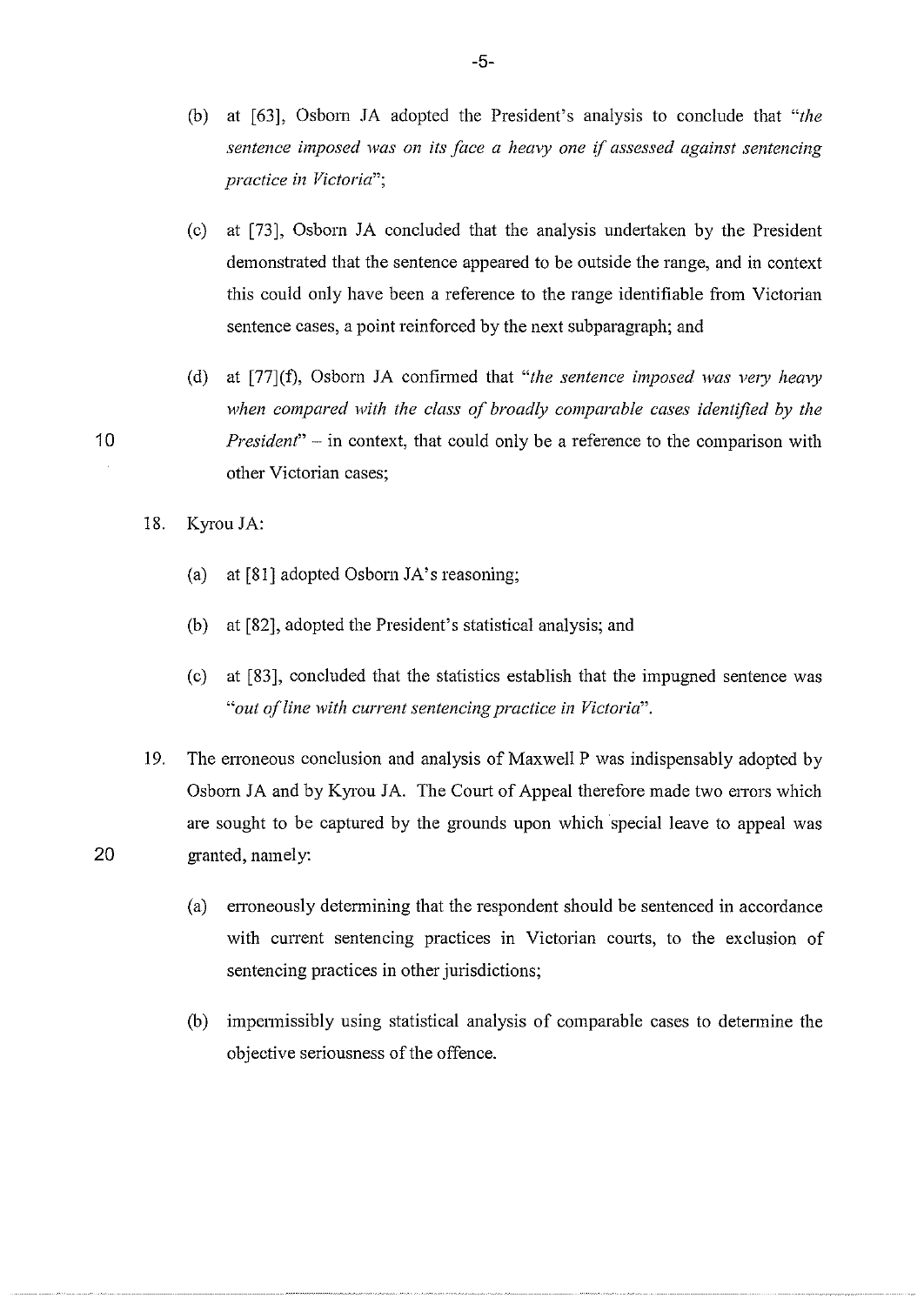## *First Error: determining that the respondent should be sentenced in accordance with current sentencing practices in Victorian courts, to the exclusion of sentencing practices in other jurisdictions*

- 20. Section 5(2)(b) of the *Sentencing Act 1991* (Vic), requires Victorian courts to have regard to *"current sentencing practices*" in that State. That phrase was part of the reasoning of the Court of Appeal per Maxwell P at [10] and per Kyrou JA at [81] (reproduced in these submissions above at [13] and [18(c)] respectively). Their Honours (and Osborn JA in adopting the reasoning of Maxwell P) therefore had regard to a State legislative requirement to have regard to Victorian sentencing 10 practices, and applied that to the review of a federal sentence, necessarily and in context to the exclusion of sentencing practices elsewhere. This approach was contrary to the conclusion of this Court in *Johnson v The Queen* [2004] HCA 15; (2004) 78 ALJR 616 at 622 [15] that *"except to the extent stated in ss 16A and 16B of the [Crimes] Act [1914], general common law and not peculiarly local or state statut01y principles of sentencing are applicable";* see also *Hili* at 528 [25].
- 21. Contrary to Maxwell P's conclusion reproduced above at [13], there cannot be any reasonable expectation on the part of a federal offender to receive a sentence that is arrived at as a result of examining only the yardstick pattern of sentencing in the State or Territory jurisdiction in which the offence and sentencing takes place, when 20 the results in other jurisdictions are provided. Any such expectation cannot reasonably be held because this approach is contrary to the objective and requirement of reasonable national consistency explained by this Court in *Hili* at 535 [ 47] and 537-8 [56-7].
	- 22. The Court of Appeal did not make any finding that the decisions of the other intermediate appeal courts in the comparable prior cases placed before it were in any way incorrect, let alone plainly wrong, as to the sentences imposed. It follows that there was no proper basis for disregarding the *"yardstick''* effect of inter-State appellate decisions in aid of detennining whether the original sentence in this case was manifestly excessive as asserted by the respondent.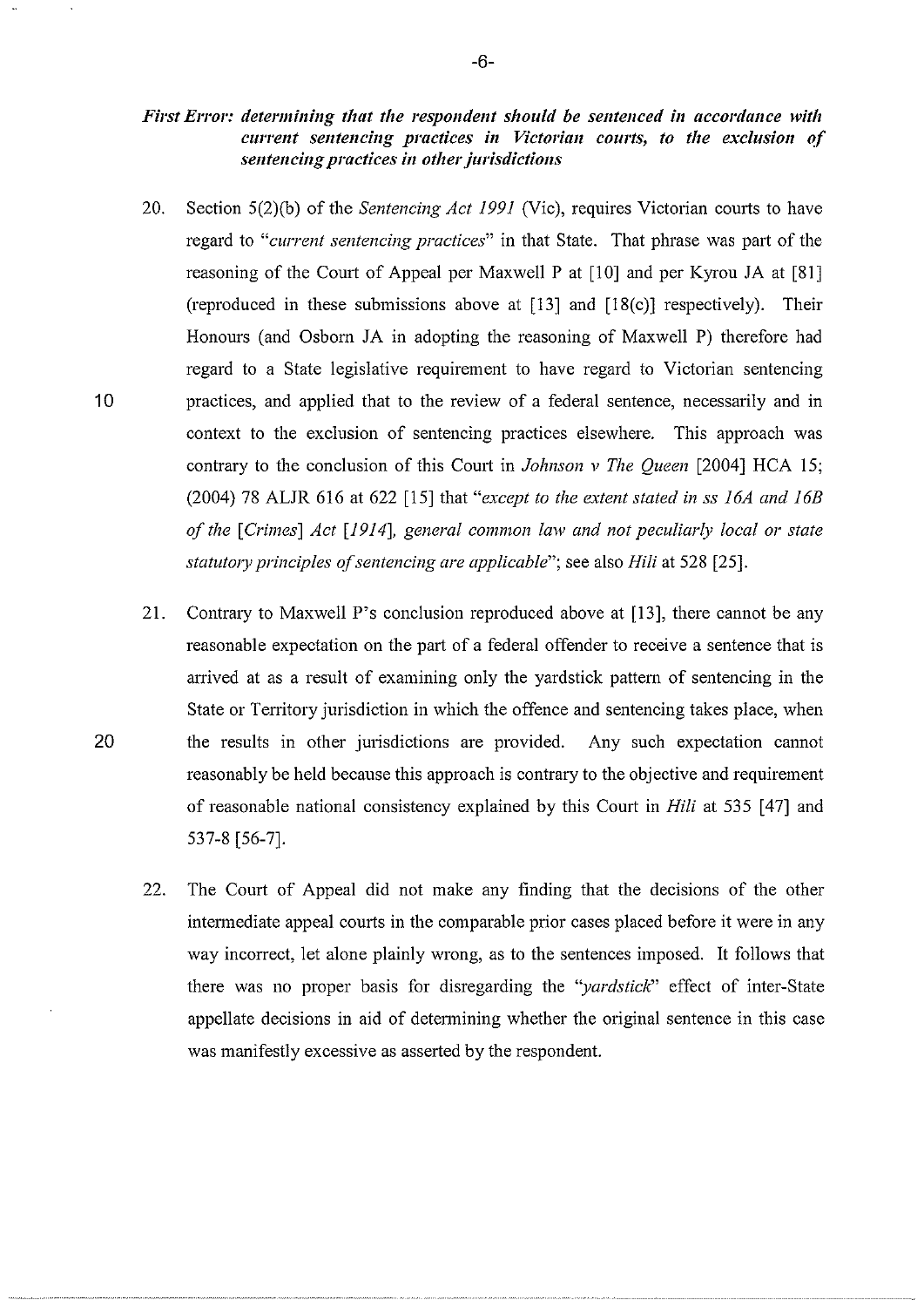23. By intervening and overturning a sentence by a process infected by a finding that it does not accord only with sentencing practices in Victoria as to the severity of the sentence imposed, the Court of Appeal has, with respect, misinterpreted or otherwise failed to comply with *Hili*. Achieving federal sentencing consistency by having regard to what has been done in other comparable cases is second only to the paramount concern with the consistent application of Part 1B of the Crimes Act 1914 (Cth): *Hili* at 536 [53] in the context of 535-6 [46]-[52].

24. Consistency in federal sentencing is to be achieved through the work of intermediate appeal courts: *Hili* at 537 [56]. The need for consistency of decisions throughout 10 Australia requires intermediate appeal courts to follow the decisions of like courts in other jurisdictions as to sufficiency (and therefore also excess) of sentences unless convinced the decision is plainly wrong: *Hili* at 538 [57].

- 25. In *Hili* at 537 [54], the reasoning of Simpson J in *DPP (Cth) v De La Rosa* (2010) 243 FLR 28 at 98 [303]-[305] was approved, being to the effect that a history of sentencing in prior matters for the same or similar offences can establish a past range in the sense of recording historic outcomes, but does not establish the conectness of the range revealed or dictate outer limits. That reasoning has even greater force and effect when, as here, the range relied upon artificially excludes sentences from consideration mereJy because they were imposed in a different jurisdiction, without 20 any suggestion they are wrong. The Court of Appeal was using the table and graph created by Maxwell P to treat the sentences imposed in prior Victorian cases as an outer limit beyond which the sentence imposed was wrong.
	- 26. If this decision is left untouched two possible results are likely. Either other intermediate appeal courts will feel bound to follow this approach of intrajurisdictional consistency instead of national consistency. Alternatively, other intermediate appeal courts will decline to follow this decision, but it will still apply in Victoria and be binding on the Trial Division of the Victorian Supreme Court, on the Victorian County Court and on the Victorian Magistrates Court.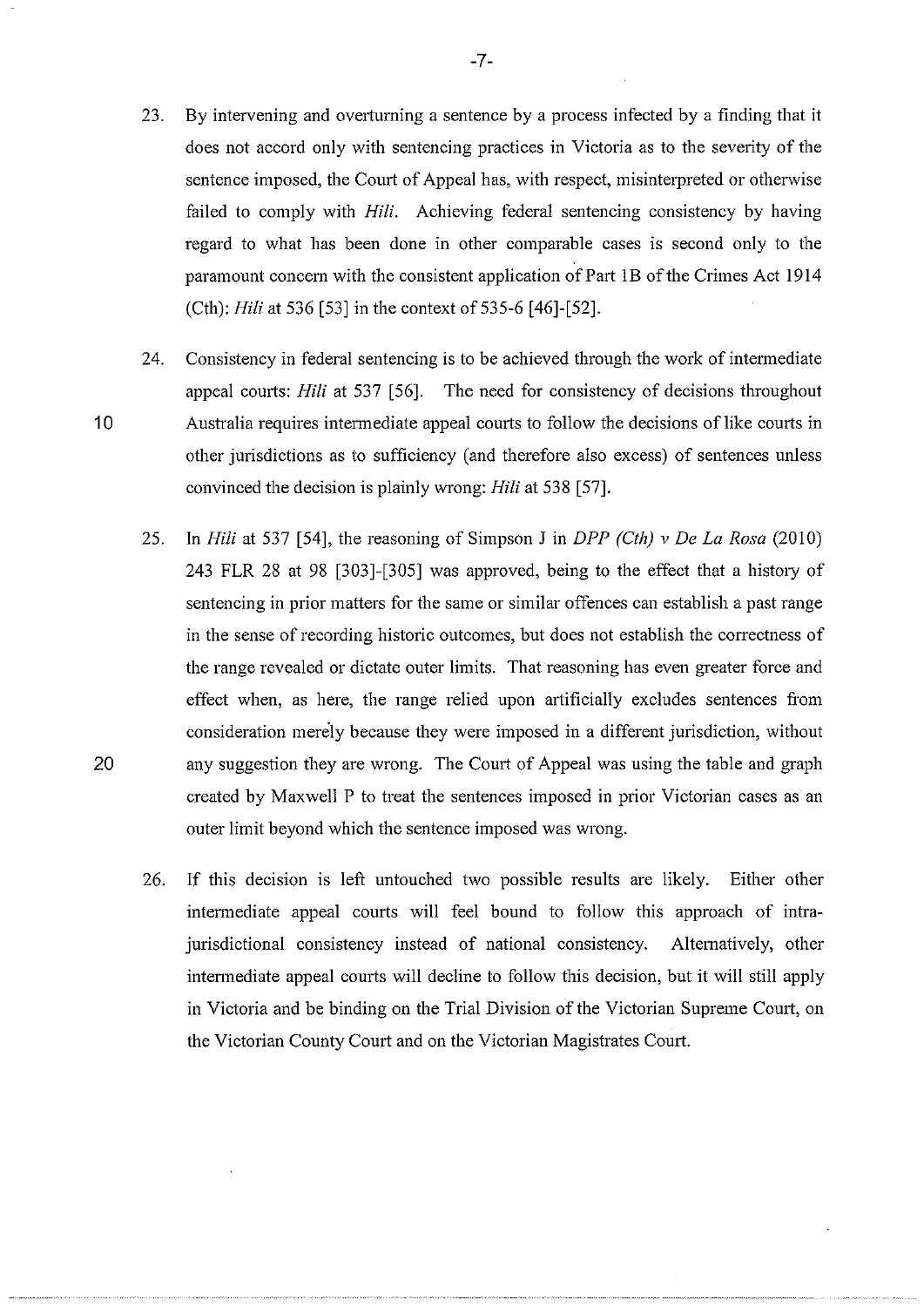- 27. Either or both outcomes are possible according to the view taken by different intermediate appeal courts. Either outcome is antithetical to the objective of national consistency in federal sentencing mandated by this Court in *Hili.* Either way, the result will be inconsistent federal offence sentencing practices between jurisdictions, sanctioned by an intermediate appeal court.
- 28. These inconsistencies will likely become entrenched, instead of being minimised over time by the work of intennediate appeal courts developing national guidance for sentencing courts as contemplated by *Hili* at [56]-[57].
- 29. Inconsistent outcomes between jurisdictions entrenched by the application of the 10 Comi of Appeal's reasoning will inevitably not be confined to drug offences, but rather will apply to sentencing for all federal offences where unjustifiable disparities exist or emerge. It will tend to discourage intermediate appeal courts from addressing or seeking to explain such disparities when they arise by a national consistency approach, rather than requiring that issue to be addressed. The role of intermediate appeal courts in achieving national consistency will be undermined.
- 30. There is an important public interest in ensuring the maintenance and development of federal sentencing practices that are *"systematically fair, and that involves, amongst other things, reasonable consistency*": *Wong v The Queen* [2001] HCA 64; (2001) 207 CLR 584 *(Wong)* at 591 [6], endorsed in *Hili* at 535 [47]: see also *R v Ruha,*  20 *Ruha and Harris; Ex parte Director of Public Prosecutions (Cth)* [2010] QCA 10; [2011] 2 Qd R 456 at 471 [49]. The decision of the Court of Appeal promotes inconsistency in the sentencing of federal offenders by requiring sentencing courts in Victoria to have regard to comparative cases emerging only from that jurisdiction to the exclusion of non-Victorian intennediate appeal court decisions.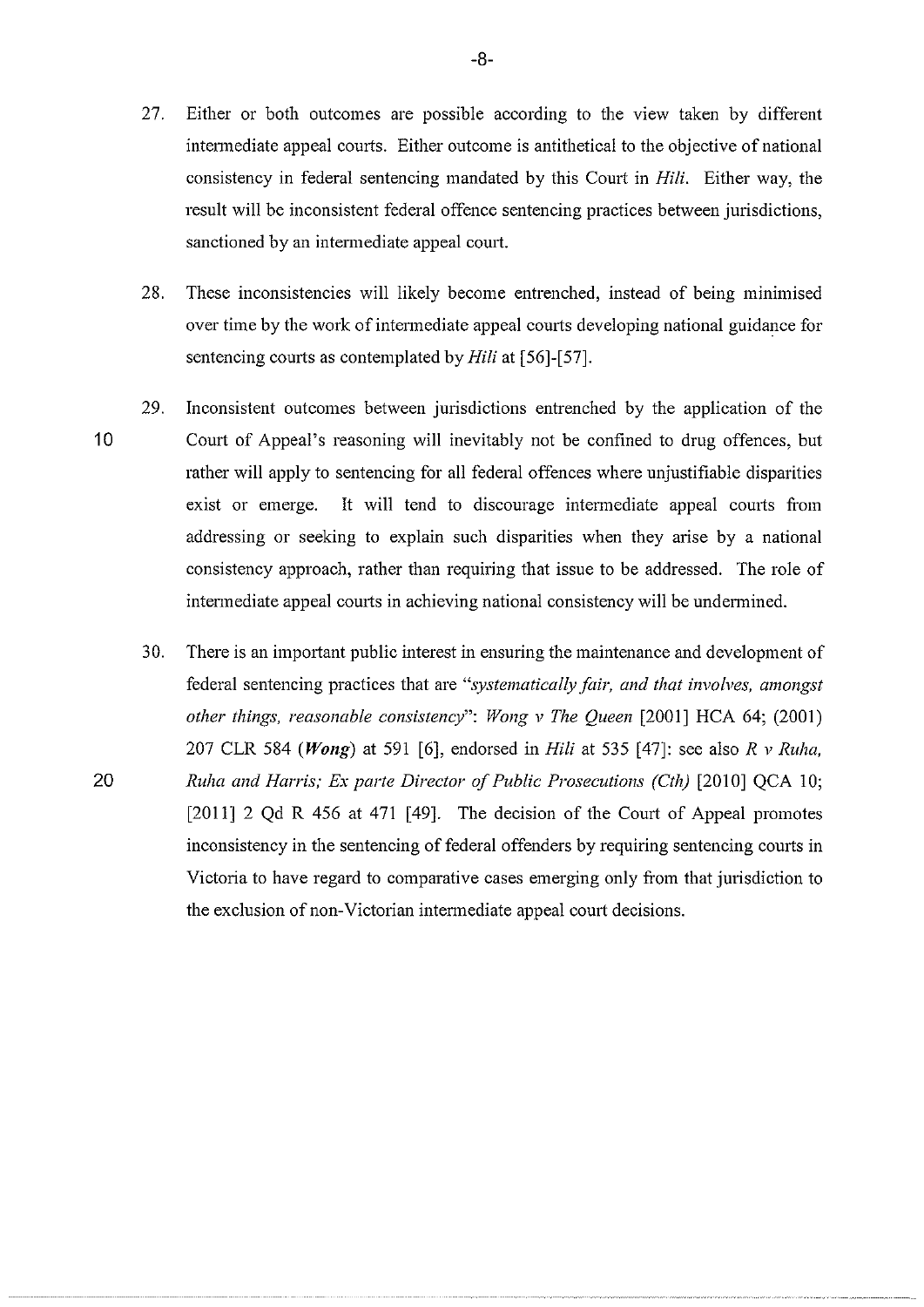## *Second Error: impermissible statistical analysis of comparable cases to determine the objective seriousness of the offence*

- 31. The Court of Appeal (per Maxwell P, adopted by Osborn and Kyrou JJA) narrowed the weight-based comparison to cases involving *"couriers",* guilty pleas and absence of prior relevant convictions. As Maxwell P indicated at [3], the use of these three *"recurrent features"* means that *"a large number of sentencing decisions can be assembled -for the purposes of comparison* - *in which the only variable factor affecting offence seriousness is the quantity imported"* (emphasis added). That approach deliberately enhanced rather than diminished drug weight as the dominant 10 means of detennining objective seriousness.
	- 32. For drug impotiation offences, even though the weight of drugs is given statutory significance for sentencing purposes by distinguishing between the maximum sentence that may be imposed, the selection of weight as the dominant factor to be taken into account is a departure from fundamental principle: *Wong* at 609 [67] and [70]. In this case, on appeal weight became not just the dominant determinant, but the effective sole determinant, for differentiating between the prior sentences imposed once the bare and general three recurrent similarities were used for comparative case selection.
- 33. In *Barbaro* 88 ALJR 372 at 372 [41], this Court made it clear that statistics as to 20 prior sentences are but a part of the raw material that is required to be synthesised. Prior sentences cannot be more than a yardstick, yet the use of the statistical analysis in this case went beyond that limitation and became a guiding force for the outcome of the appeal.
- 34. In *The Queen v Olbrich* [1999] HCA 54; (1999) 199 CLR 270 at 279 [19], this Court made it clear that characterising a drug importation offender as a courier (or principal) must not obscure the assessment of what the offender (and thus prior offenders) did. Classifying cases by reference to *"couriers"* as pati of a selection process for statistical analysis based on drug weight tends to advance the proscribed obscuring of what was done by this respondent and by the prior offenders. 30 Differences in what the offender has done will often better explain differences in outcome than mathematically derived graphs and tables.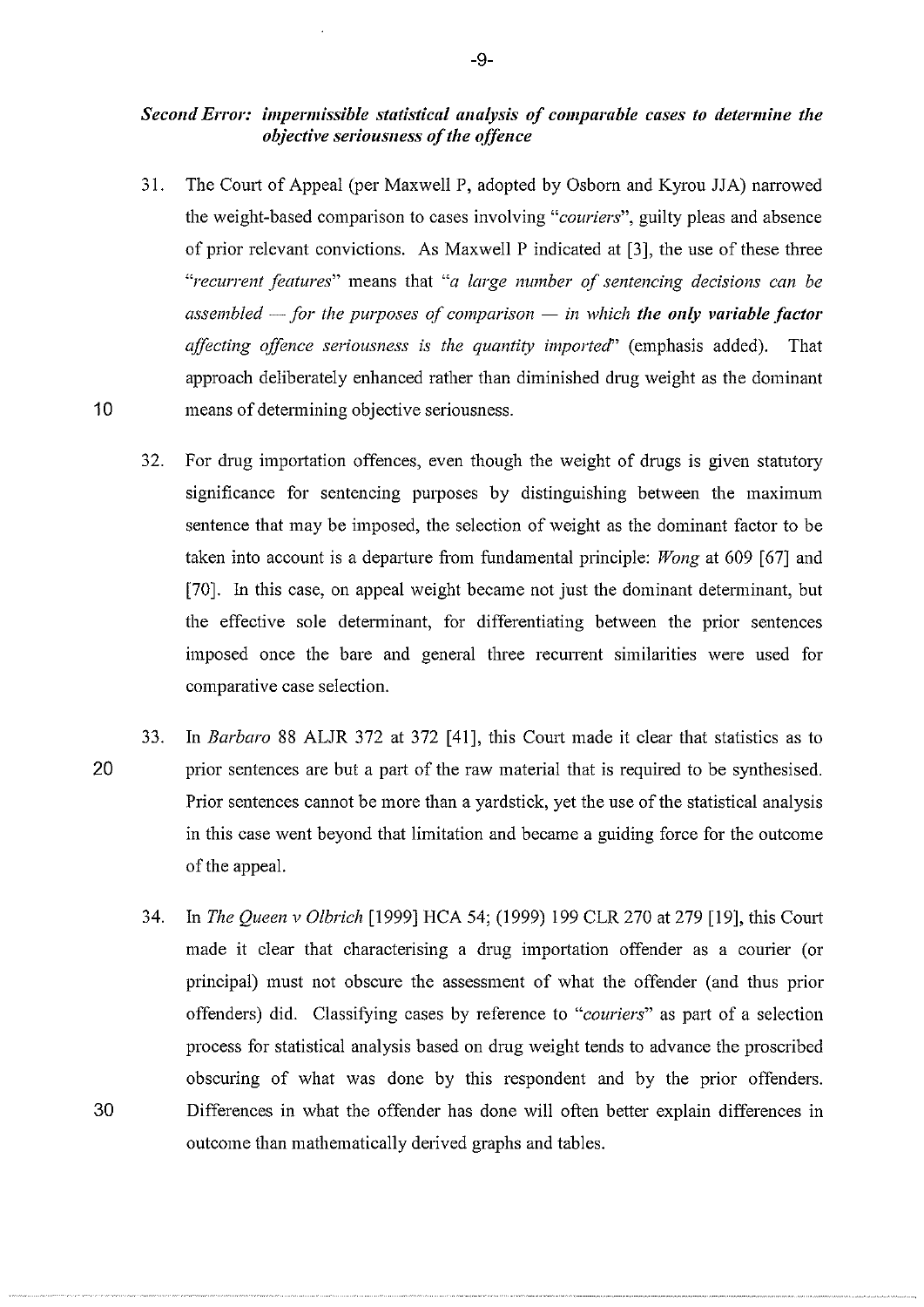- 35. In *Adams v The Queen* [2008] HCA 15; (2008) 234 CLR 143, the proposition that a sentencing court should attempt a harm analysis of different kinds of drugs was rejected by this Court upon the basis that the differences in the seriousness of offending as between different types and quantities of drugs was addressed by the legislative scale of sentences based on quantity. This Court was doing no more than pointing out that the maximum penalties set by the legislature were governed by drug type and quantity, which precluded any assessment of relative hannfulness. That conclusion did not in any way replace the reasoning in *Wong,* and affords no support for the approach taken by the Court of Appeal: cf Maxwell P at [29]-[30].
- 10 36. The effect of the above authorities, especially *Wong,* is that even if a degree of mathematics applied to past sentencing outcomes in relation to the statutory threshold for a given drug offence is able to be used in aid of the synthesis of the range of material available to help a sentencing court to arrive at an appropriate sentence, it cannot be the sole or even dominant way of measuring objective seriousness.
- 37. For a given offence, a sentencing court can legitimately note that the quantity involved was close to the threshold for that offence, or that it was some multiple of that threshold, or that it was close to the top of the legislated range for that offence in the sense of being close to the next threshold. That fact can properly be taken into 20 account as but one of a number of measures of objective seriousness for the case at hand. It can even be used to give a sentencing court a sense as to how close the offending came to be at the next level of offending to assist in the overall assessment of objective seriousness. However it is an altogether different thing to compare that relative position against a table or graph of other offences that have been committed to arrive at a definitive measure of objective seriousness. Such an approach, although seductive in its simplicity, is a step too far.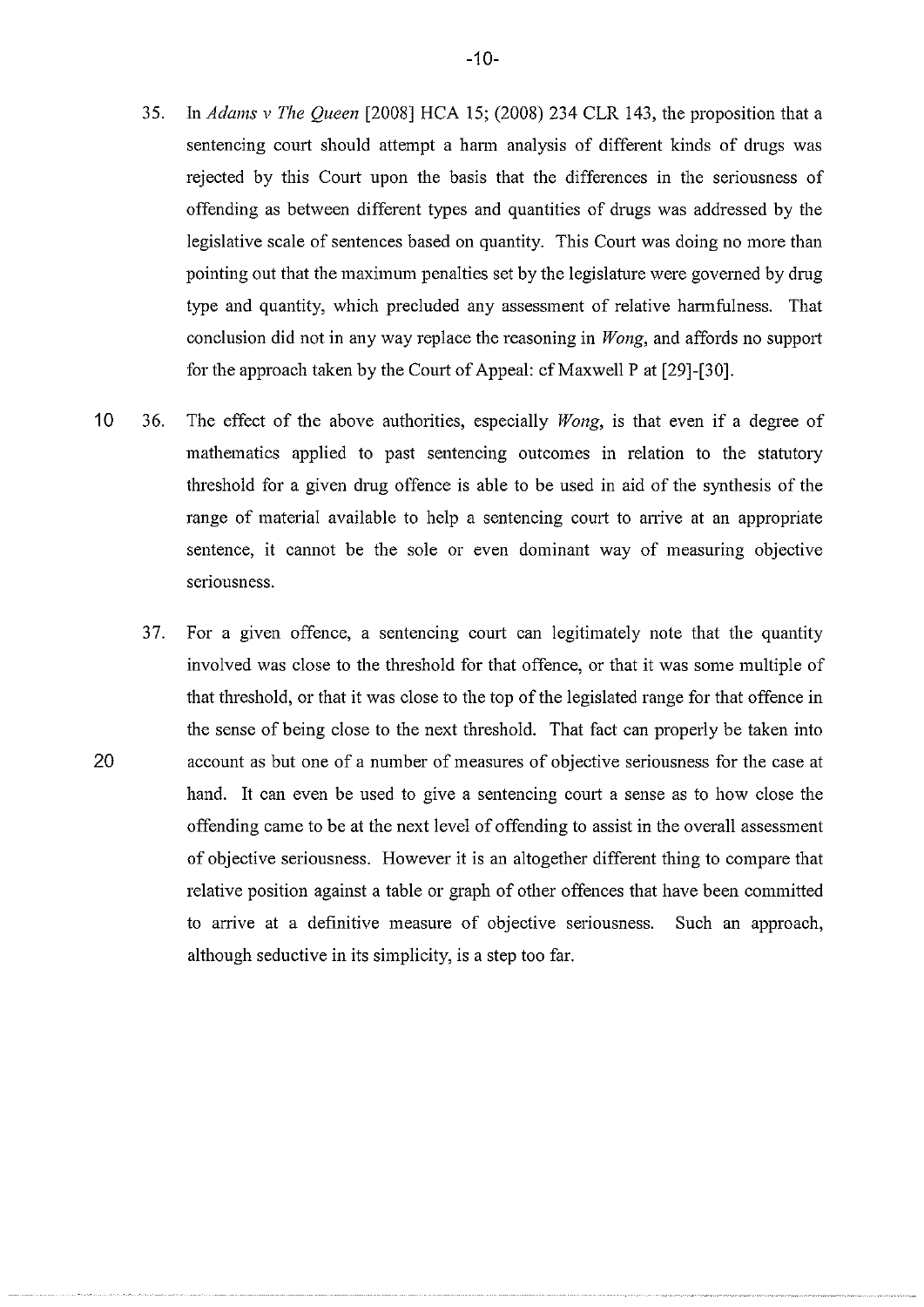- 38. If this approach is permitted to continue by allowing this decision to stand, it will tend to encourage a form of grid or guideline sentencing of the kind disapproved of for federal offences by this Court in *Wong*. It will also tend to give comparative sentences a quality of correctness as to the range disclosed and the establishing of outer limits disapproved of by this Court in *Hili* and *Barbaro*. It will encourage mathematical consistency, rather than the consistent application of principle.
- 39. This approach is also *"inconsistent with the requirement to consider the range of matters detailed in s 16A of the Crimes Act [1914]": Putland v The Queen [2004]* HCA 8; (2004) 218 CLR 174 at 194 [55].
- 10 40. By encouraging, if not requiring, the use of tables and graphs calculated by reference to the threshold for a more serious uncharged offence as the dominant means of determining objective seriousness of federal drug importation offences, the Court of Appeal decision will also encourage mathematical consistency, rather than the consistent application of principle and an approach to consistency of outcome of the kind required by this Court in *Wong, Hilli* and *Barbaro.*

## **Part VII- Applicable Provisions**

41. The applicable statutory provision is s 307.2(1) of the *Criminal Code* (Cth). That provision is still in force, in the same form, at the date of these submissions.

## **Part VIII - Orders Sought**

- 20 42. The following orders are sought:
	- (a) appeal allowed;
	- (b) set aside the order of the Court of Appeal of the Supreme Court of Victoria made on 5 September 2014 and, in its place, order that the appeal to that Court be dismissed.